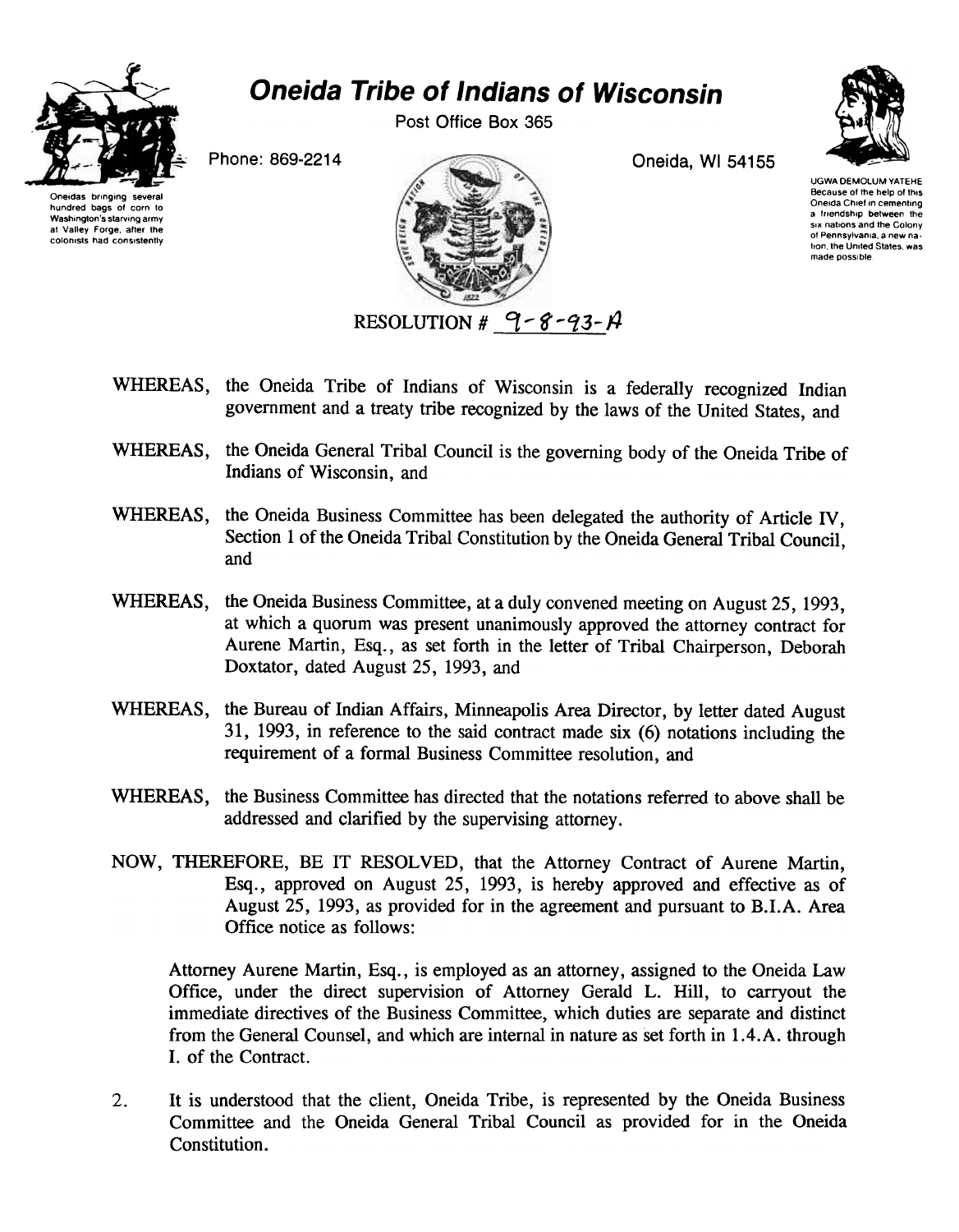## Addendum to Attorney Contract of Aurene Martin, Esq., Bar No. 01021356

- 1 Attorney Aurene Martin, Esq., is employed as an attorney, assigned to the Oneida Law Office, under the direct supervision of Attorney Gerald L. Hill, to carryout the immediate directives of the Business Committee, which duties are separate and distinct from the General Counsel, and which are internal in nature as set forth in 1.4.A. through I. of the Contract.
- $2<sup>1</sup>$ It is understood that the client, Oneida Tribe, is represented by the Oneida Business Committee and the Oneida General Tribal Council as provided for in the Oneida Constitution.
- Attorney Aurene Martin, Esq., is a professional employee of the Oneida Tribe and will be  $3<sub>1</sub>$ paid an annual salary, as set forth in Article IV of the contract, based upon an hourly rate equal to forty (40) hours per week with the usual employee benefits available to all regular employees of the Oneida Tribe.
- 4, All other expenses in addition to salary, will be expended pursuant to an annual Fiscal Year budget appropriated by the Oneida Business Committee and approved by the Oneida General Tribal Council, which budget requires pre-approval and subject to administration of the supervising attorney.
- 5 All expenses of the Oneida Law Office, including the salary of Attorney Aurene Martin, Esq., are appropriated from the general funds of the Oneida Tribal Treasury and expended and accounted for by the Tribal Treasurer, as required by the Oneida Constitution, pursuant to the approval annual Tribal budget.
- Office for its operation are authorized.
- 6. No other expenditures other that those approved in the annual budget for the Oneida Law<br>
Office for its operation are authorized.<br>
7. Atomey Aurene Martin as a professional employee is obliged to adhere to all conditio 7. Attorney Aurene Martin as a professional employee is obliged to adhere to all conditions of employment set forth in the Oneida Personnel Policies and Procedures which, among other things, provides for conditional termination for listed causes pursuant to procedures designed to protect the Due Process of all employees and to provide exit interviews and an orderly procedure for all terminations, voluntary or otherwise. The terms of the Contract, 2.6, are thus compatible to Tribal procedures referred to.
	- 8. Consistent with 831 AM 7.2(1), the Attorney Contract of Aurene Martin, Esq., may not be sold, assigned or conveyed in any way, in whole or in part, to any other attorney or law firm for any purpose at any time.

Signed this 8th day of September, 1993.

<u>(durine Mart</u>

Attorney Aurene Martin, Esq. Bar No. 01021356

eborah Doxtator

Deborah Doxtator Tribal Chairperson